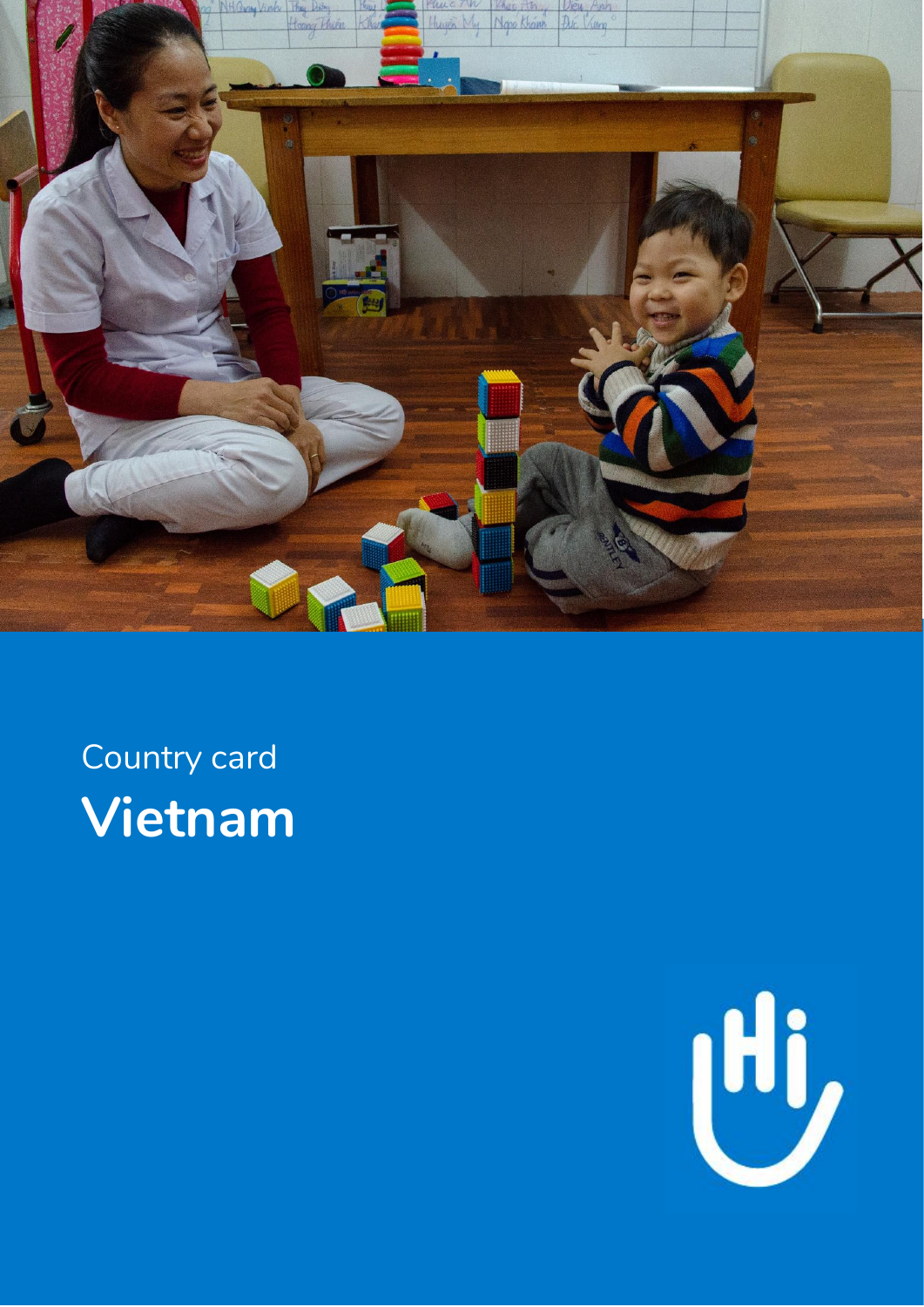

 $\overline{a}$ 

## **General data of the country**

| Country <sup>1</sup>                         | <b>Vietnam</b> | <b>Neighboring</b><br>country (Cambodia) | <b>France</b> |  |
|----------------------------------------------|----------------|------------------------------------------|---------------|--|
| Population                                   | 97.338.583     | 16.718.971                               | 67.391.582    |  |
| <b>IHDI</b>                                  | 0.70           | 0.59                                     | 0.90          |  |
| <b>Maternal</b><br>mortality                 | 43             | 160                                      | 8             |  |
| Gender<br><b>Development</b><br><b>Index</b> | 0.997          | 0.922                                    | 0.987         |  |
| Population under<br><b>HCR</b> mandate       |                |                                          | 368,352       |  |
| <b>INFORM</b> index                          | 3.7            | 4.7                                      | 2.2           |  |
| <b>State</b><br>Fragile<br><b>Index</b>      | 63.89          | 80.31                                    | 30.48         |  |
| <b>GINI Index</b>                            | 35.7           |                                          | 31.6          |  |
| Social<br><b>Public</b><br><b>Protection</b> | 6.3            | <b>ADB</b>                               | 31.7          |  |

#### **b. Humanitarian law instruments ratified by the country**

| Humanitarian law instruments                                       | <b>Status</b>     |
|--------------------------------------------------------------------|-------------------|
| Mine Ban Treaty                                                    | Not joined        |
| <b>Convention on Cluster Munitions</b>                             | Not joined        |
| UN Convention on the Rights of<br><b>Persons with Disabilities</b> | Signed 20/10/2007 |

<sup>&</sup>lt;sup>1</sup> [https://hinside.hi.org/intranet/jcms/pl1\\_2540344/fr/2020-update-country-indicators-2ndary-data-/-donnees-secondaires](https://hinside.hi.org/intranet/jcms/pl1_2540344/fr/2020-update-country-indicators-2ndary-data-/-donnees-secondaires-mises-a-jour)[mises-a-jour](https://hinside.hi.org/intranet/jcms/pl1_2540344/fr/2020-update-country-indicators-2ndary-data-/-donnees-secondaires-mises-a-jour)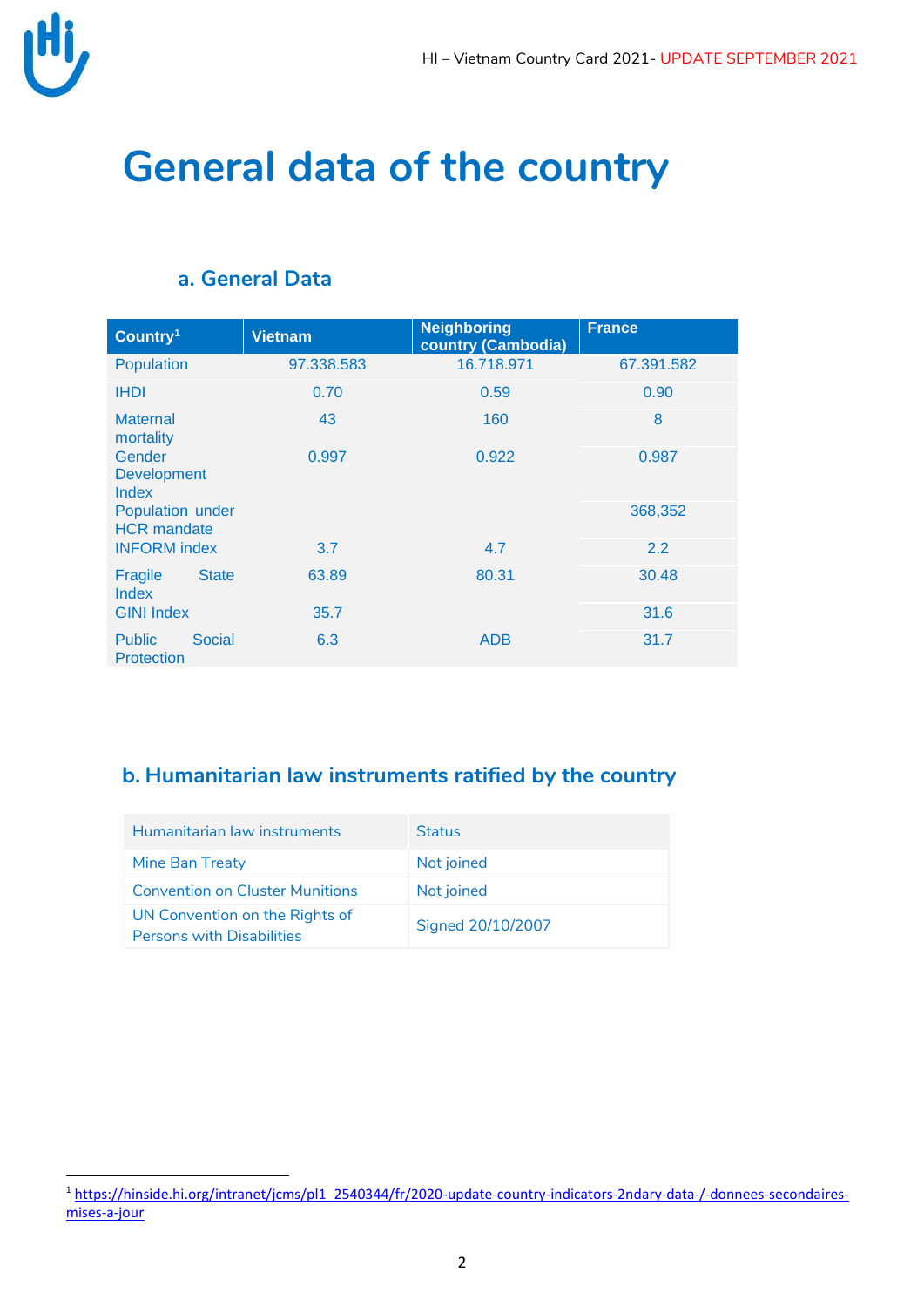

#### **c. Geopolitical analysis**

#### **1. Geography**

Vietnam stretches for over 1600 km along the eastern cost of the Indochinese Peninsula, with 3451 km of coastline and 3818 km of land borders, with China, Laos and Cambodia. The country is "S" shaped, wide in the North and South, and very narrow in the centre where at one point it is only 50 km wide. The country's two main cultivated areas are the Red River Delta (15.000 km²) in the north, and the Mekong Delta (40.000 km²) in the south. Three quarters of the country consist of mountains and hills (the highest point being the Mount Fansipan, 3.143 m high). The Truong Son Mountains (Annam Cordillera), which form the central highlands, run almost the full length of Vietnam along its borders with Laos and Cambodia. The largest metropolis is Hô Chi Minh City, followed by Hanoi capital, Hai Phong, Da Nang and Can Tho.

#### **2. Socio-Economy**

Following the Cold War and associated Vietnam conflict, the one party Vietnamese economy graduated from being state-run to embedding capitalist elements which have proven to be predominantly successful for the Southeast Asian nation. One-party government at the centre led by the Communist Party of Vietnam (CPV) and newly developed free-market ideals have aided the country develop notably in recent times. Eco-political reforms under the Doi Moi (Economic Renovation) that were launched in 1986 have transformed one of the poorest nations in the world into a vibrant Asian economy with genuine potential.

Since 1990, the Gross Domestic Produce (GDP) growth of Hanoi has been among the largest in the world that averaged 6.4 percent per year in the 2000's. A significant reduction in the poverty rate coupled with an egalitarian developmental approach have led to equitable growth bringing approximately 40 million Vietnamese citizens out of poverty since the unification of the country. Infrastructural and social development of the population has also seen a relative upward shift as 99% of the population receives electricity while approximately 62% have access to clean water. Foreign Direct Investment (FDI) has witnessed a steady increase highlighting Vietnam's potential as a destination for external investors due to the perceived political stability coupled with the participation of Vietnam in several multilateral trade forums such as the Trans Pacific Partnership (TPP), ASEAN Free Trade Agreement (AFTA) as well as the Asia-Pacific Economic Cooperation (APEC). The commitment of successive governments to revitalizing business and investment climate in the country has served its purpose and has led to breakthroughs such as market economic institutions, development of advanced and integrated infrastructure and a skilled workforce.

Since 2016, inflation rate in Vietnam has been quite steady (around 3%) and is expected to remain just above 3% until 2020<sup>2</sup>. GDP growth rate was closed to 7% at the end of 2019 and was expected to remain between 6 and 7% until 2020<sup>3</sup>. However, it slowed down to 4% due to the

 $\overline{a}$ 

<sup>2</sup> https://tradingeconomics.com/vietnam/inflation-cpi/forecast

<sup>3</sup> https://tradingeconomics.com/vietnam/gdp-growth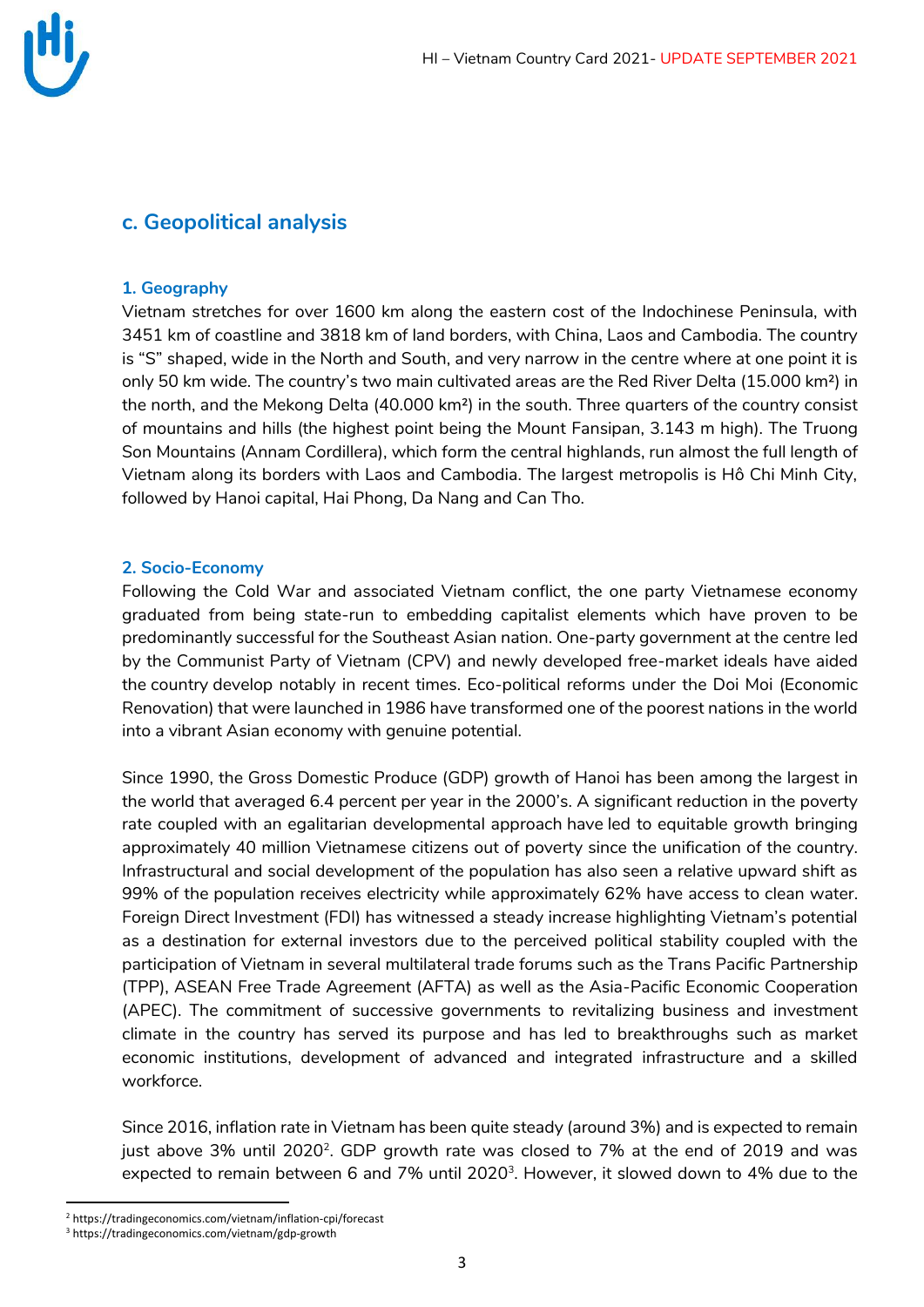

COVID-19 crisis in 2020. Vietnam main economic sectors include: agriculture, fishery and forestry (e.g. rice, coffee, seafood…), energy, mining and minerals (e.g. crude oil and coal), industry and manufacturing (e.g. food processing, tobacco, textiles…) and tourism (over 1.5M visitors/month in January and February 2019 – 8% increase compared to the same period in 2018). Unemployment rate was just above 2% at the end of 2019 $^{\rm 4}$ .

#### **3. Politics**

On November 28, 2013, Vietnam adopted a new constitution ensuring that the Communist Party of Vietnam (CPV) remained the only player in the nation's politics. While the promulgation of several amendments to the constitution was perceived to bring political and economic reforms, civic groups in the country have alleged that the amendments only served the purpose of strengthening the hold of the CPV on the country, while disregarding issues such as human rights and freedom of expression.

 $\overline{a}$ 

<sup>4</sup> https://tradingeconomics.com/vietnam/unemployment-rate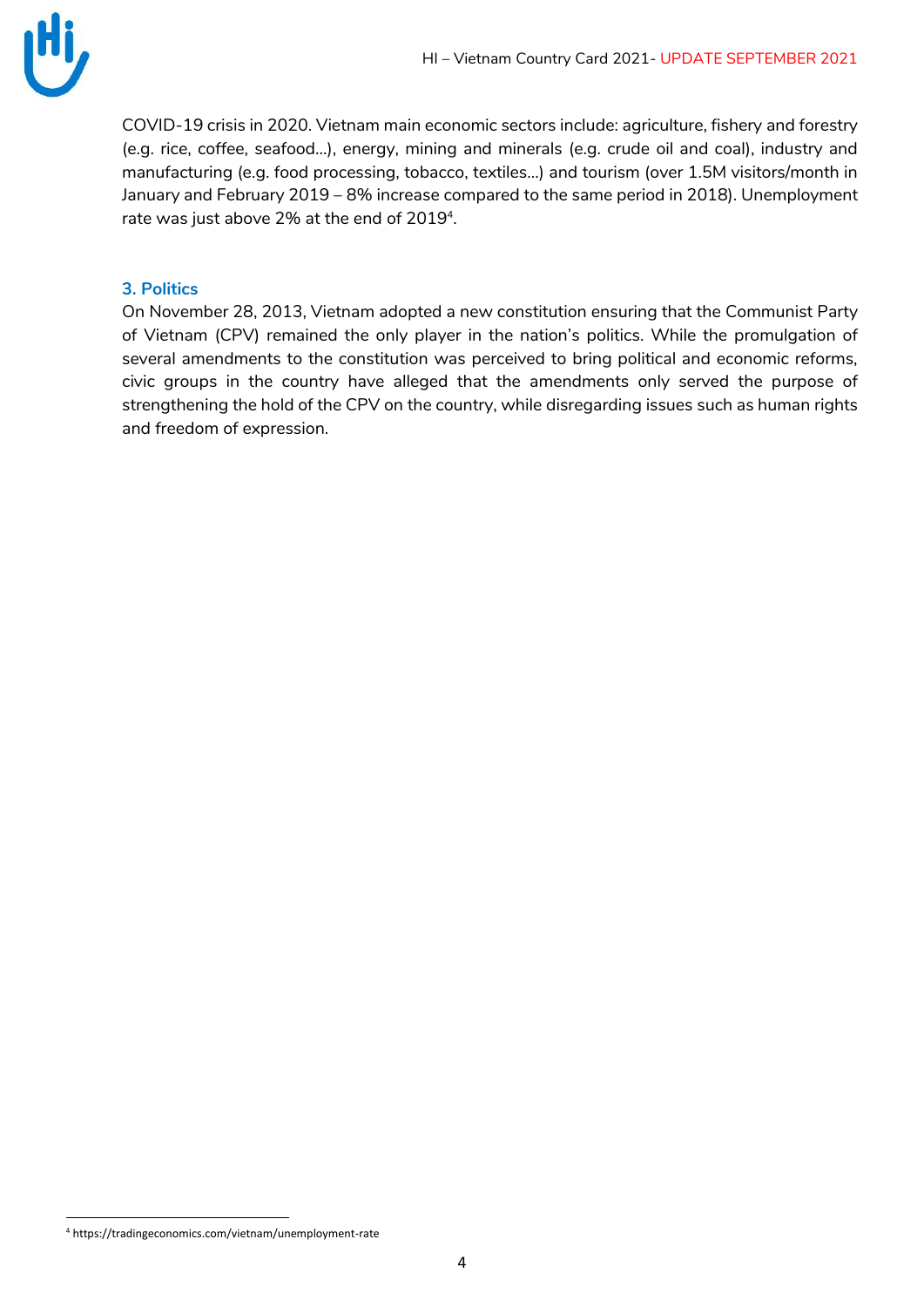

## **HI Team and intervention areas**

#### **The HI Vietnam program has 13 staff members**

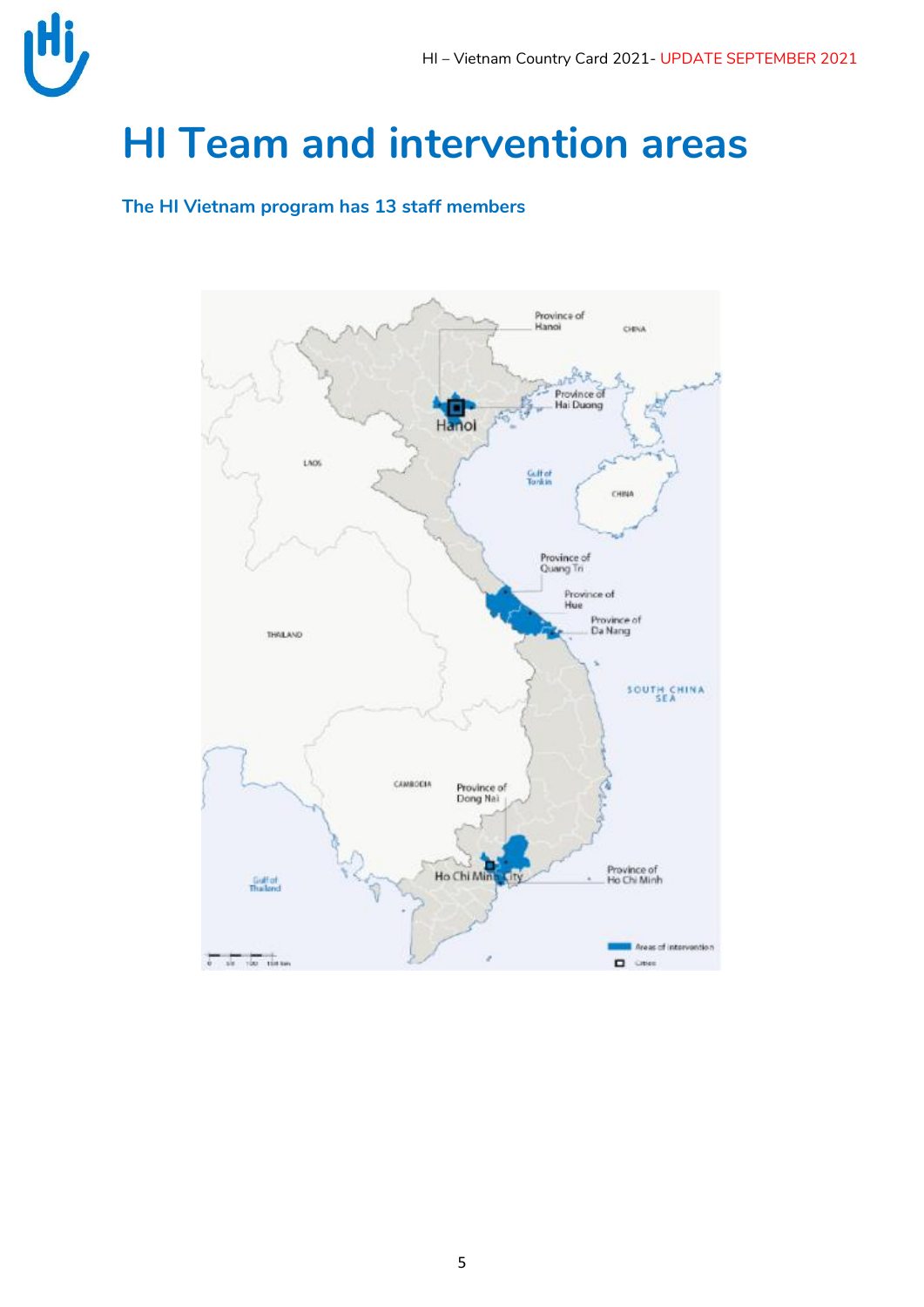

# **Summary of HI presence in the country**

HI has been working in Vietnam for more than 30 years (with its first project in 1989) and has implemented projects in most disability-related areas, ranging from rehabilitation (orthopaedic workshops, leprosy, spinal cord injury, brain lesions) to health and prevention (Mother and Child Health, Road Safety, HIV/AIDS) and inclusion (education, social and economic inclusion, community-based rehabilitation/inclusive development).

Over the projects implemented, HI has been working alongside governmental partners at national, provincial and district level as well as civil society organizations in all three regions of the country (North, Central and South).

The projects' beneficiaries encompass the full variety of situations in terms of gender, age, residence (urban/rural) as well as types and causes of disability.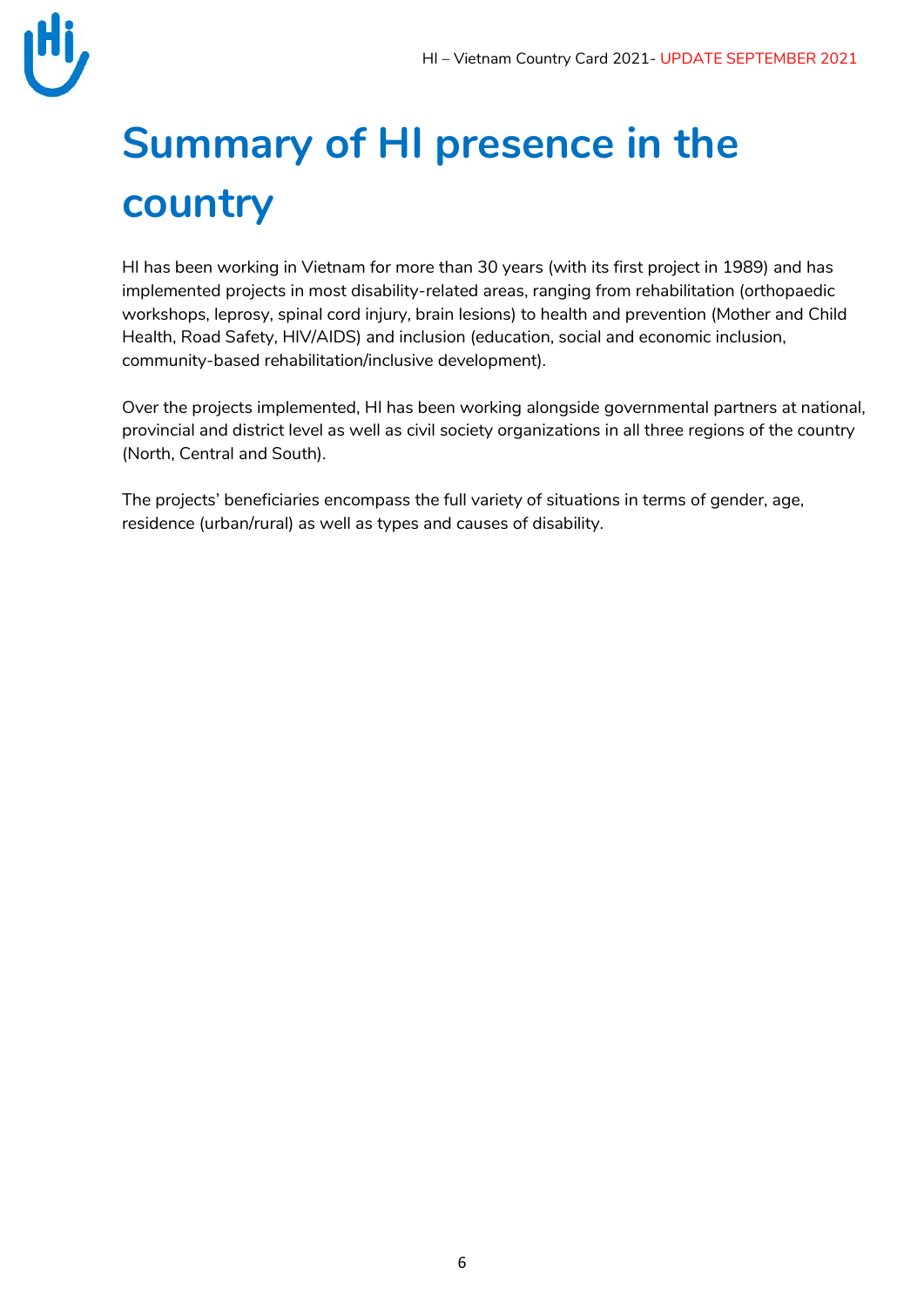## **Overview on ongoing projects**

Sectors of services where HI conducts projects and focus on beneficiaries and operational partnerships

| Main sectors of<br>intervention | Objective of<br>project in the<br>sector                                                                                                                                                                                                                           | Main activities                                                                                                                                                                                                                                                                                                                                  | <b>Beneficiaries</b>                                                                                                                                                                                                                                                                                        | Final<br><b>Beneficiaries</b>                                                                                                   | <b>Partners</b>                                                                                                                                                                                    | Location                                           | Dates of<br>beginning and<br>end of the<br>project and<br>donors                                                           |
|---------------------------------|--------------------------------------------------------------------------------------------------------------------------------------------------------------------------------------------------------------------------------------------------------------------|--------------------------------------------------------------------------------------------------------------------------------------------------------------------------------------------------------------------------------------------------------------------------------------------------------------------------------------------------|-------------------------------------------------------------------------------------------------------------------------------------------------------------------------------------------------------------------------------------------------------------------------------------------------------------|---------------------------------------------------------------------------------------------------------------------------------|----------------------------------------------------------------------------------------------------------------------------------------------------------------------------------------------------|----------------------------------------------------|----------------------------------------------------------------------------------------------------------------------------|
| <b>Rehabilitation</b>           | To improve<br>functional<br>capacities and<br>independence in<br>daily life activities<br>of children and<br>adults with<br>disabilities due to<br>brain lesions,<br>leading to higher<br>quality of life and<br>inclusion and<br>participation to<br>the society. | > Development and<br>rolling out of evidence-<br>based and<br>contextualized<br>rehabilitation guidelines<br>> Continuing medical<br>education<br>> Provision of rehab<br>equipment;<br>> Development<br>education programs for<br>physiotherapists and<br>occupational therapists;<br>> Strengthening<br>rehabilitation services<br>management. | (2018 data):<br>$> 8,557$ persons<br>with brain lesion<br>benefitting from<br>rehabilitation<br>services;<br>> 2811<br>rehabilitation<br>professionals<br>benefitting from<br>training;<br>$>123$ family<br>members of<br>person with<br>disability<br>benefitting from<br>awareness<br>raising activities) | > Direct<br>beneficiaries -<br>12,000<br>persons with<br>brain;<br>> Target group<br>$-530$<br>rehabilitation<br>professionals. | Ministry of health<br>(and provincial<br>departments of<br>health),<br>Vietnamese<br>Rehabilitation<br>Association,<br>11 national /<br>provincial/district<br>hospitals, 3<br><b>Universities</b> | Hanoi, Hai<br>Duong,<br>Quang Tri,<br>Hue, Da Nang | <b>USAID:</b><br>October 1, 2015<br>to September<br>30, 2023<br><b>Botnar</b><br>Foundation:<br>1/10/2019 to<br>30/09/2023 |